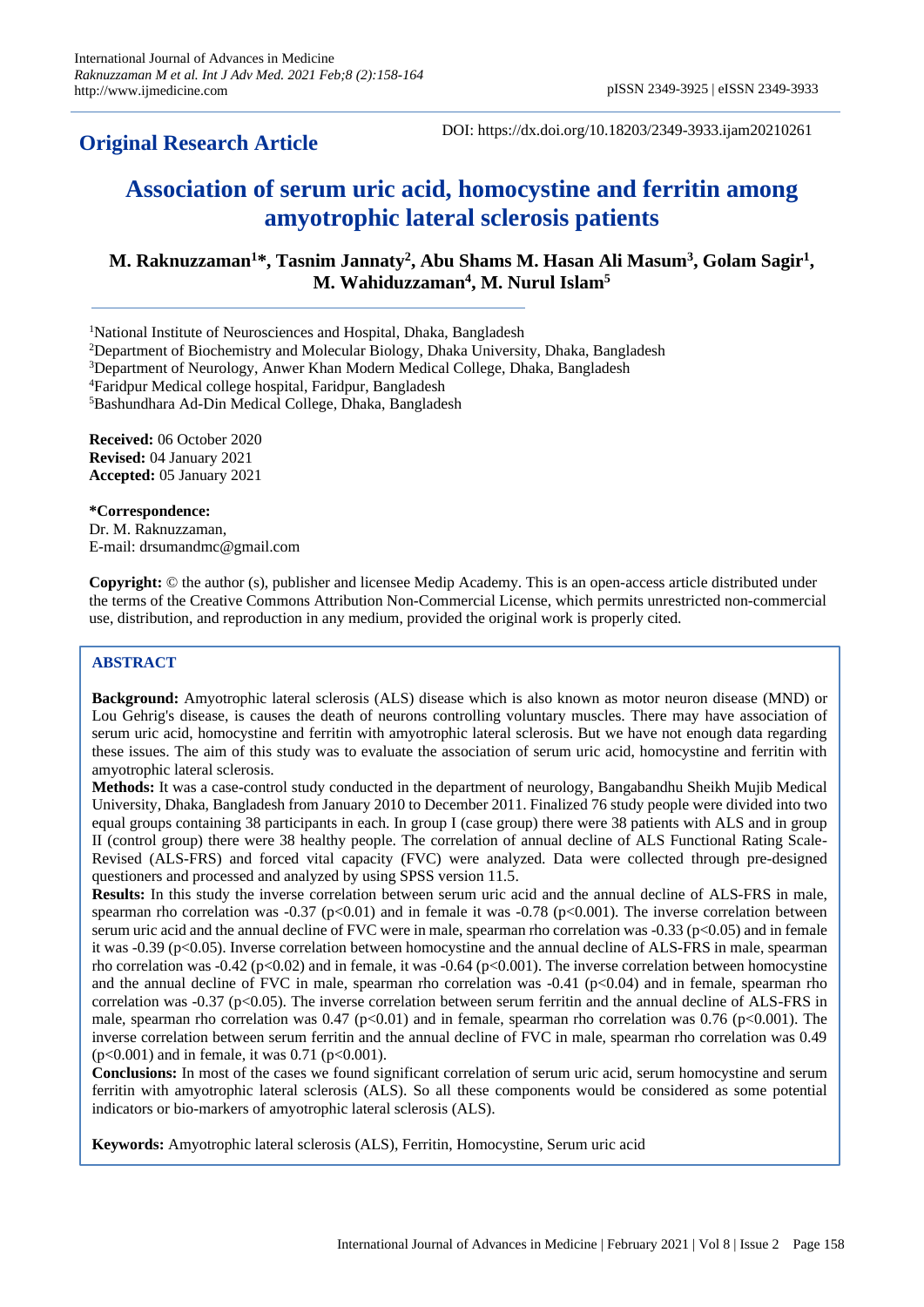#### **INTRODUCTION**

Amyotrophic lateral sclerosis (ALS) is a neurodegenerative disease (ND), which were reported as early as 1824 by Charles Bell and others. Lord Russell Brain proposed the term motor neuron disease (MND) to incorporate these conditions into a single spectrum of disorders.<sup>1</sup> MND is a progressive degenerative disease of the motor neurons of motor cortex, brainstem and spinal cord.<sup>2</sup> The prevalence of MND is 4-6 per 100,000 in most of the parts in the world, except the Western Pacific foci.<sup>3</sup> The annual incidence rate of the disease varies from 0.5 to 2.6 per  $100,000$  populations.<sup>4</sup> It is now considered as the 3rd most common neurodegenerative disorder after AD and PD.<sup>5</sup> There are approximately 5000 individuals with amyotrophic lateral sclerosis at any one time in the UK. The incidence is fairly uniform throughout the world, with the exception of a few high incidence foci, for example, on the Kii peninsula of Japan and the Western Pacific Island of Guam. Incidence rates for ALS in Europe and North America range between 1.5 and 2.7 per 100,000/year, while prevalence rates range between 2.7 and 7.4 per 100,0006. The disease predominantly affects middle aged and elderly individuals, with a mean age of 55 years, though younger individuals can also be affected. The mean age of onset is 63 years and male to female ratio is about 1.3 to 1.5 for sporadic MND.<sup>6</sup> The incidence of ALS increases with each decade, especially after age 40 years and it peaks at age 74, decreasing thereafter.7 In a systematic review, the mean age of ALS onset was 62 years and the incidence and mortality rates of ALS have been slowly increasing over decades.<sup>7</sup> For reasons that are not understood, men are affected more commonly than women, with a male/female ratio of approximately 1.6/1. ALS is sporadic in 90% of cases, but 5-10 % of cases the disease is familial, usually with an autosomal dominant mode of the inheritance.

People who develop ALS at young age are more likely to be male, less likely to have bulbar onset and more likely to have a slower disease course.<sup>8</sup> The disease usually begins with weakness and wasting of hand muscles associated with cramp-ing and fasciculation's in the arm muscles and then shoulder girdles. Less often, the symptoms begin in one leg as a foot drop soon followed by weakness of plantar flexor and other leg muscles. ALS is a relentlessly progressive, presently incurable disorder with an incidence of about 1/10000012. 50% patients die within 30 months 20% of patients survive between 5 years and 10 years 10% of patients with ALS survive for more than 10 years of symptoms.<sup>9</sup> Factors associated with reduced survival are older age at symptom onset, early respiratory muscle dysfunction, bulbar-onset disease. Independent predictors of prolonged survival are younger age at presentation, limb-onset disease, longer diagnostic delay.<sup>9</sup>

Factors contributing to the pathogenesis of ALS: genetics, excitotoxicity, oxidative stress, mitochondrial dysfunction, impaired axonal transport, neuro-filament aggregation, protein aggregation, inflammatory dysfunction and contribution of non-neuronal cells, deficits of neurotrophic factors and dysfunction of signaling pathways and apoptosis.<sup>1</sup> Familial ALS accounts for only 5–10% of all ALS cases, remaining are sporadic. Mutations in the familial cases: Cu/Zn superoxide dismutase gene (SOD1) for about 20%, TARDBP (TDP-43) gene for about 2–5%. Two percent of sporadic case, SOD1 and TARDBP mutations also occur1. The risk factors for sporadic ALS that have been identified are increasing age, male sex and smoking.<sup>10</sup> Other agents include agricultural work, exposure to lead or mercury, athletic activity, milk ingestion, work in the textile or plastic industries, mechanical trauma and exposure to welding or soldering.<sup>11</sup>

It is said that, uric acid (UA) plays a vital role in amyotrophic lateral sclerosis (ALS). UA is produced from purines by the enzyme xanthine oxidase via the purine metabolism pathway.<sup>12</sup> Uric acids is a natural antioxidant, accounting for up to 60% of the free radical scavenging activity in human blood and can scavenge superoxide, the hydroxyl radical, and singlet oxygen.<sup>13</sup> Removal of superoxide helps to prevent its reaction with NO, blocking the formation of perox-ynitrite.<sup>14</sup> Uric acid is also very effective at preventing peroxynitrite from nitrating the tyrosine residues of proteins, thereby preventing the inactivation of cellular enzymes and modification of the cyto-skeleton.<sup>15</sup> Uric acid also has the ability to bind iron and inhibit iron-dependent ascorbate oxidation, preventing an increased production of free radicals that can further contribute to oxidative dam-age.<sup>16</sup> Uric acid acts upon astroglia and up-regulates protein levels of EAAT-1, a glutamate transporter, to protect neurons from glutamateinduced toxicity. On the other hand, homocysteine is a potential component of ALS.

A Medline literature identified all studies on hcy and ALS or motor neurons published from 1 January 1966 through 28 February 2009. Twelve studies (one in vitro, eight in vivo, and three studies on human subjects) were reviewed.<sup>17</sup> The in vitro and in vivo animal studies showed that Hcy can damage motor neurons by inducing oxidative stress and stimulating excitotoxic receptors. In initial studies on ALS higher median hcy levels compared to ageand sex-matched controls. Higher hcy levels were also correlated with a probable marker of disease expansion. Finally, an interim treatment with a high dose of methylcobalamin, which reduces hcy levels, active in enlightening multipart motor action in patients with ALS.<sup>17</sup> On the other hand, serum ferritin level is another potential component of amyotrophic lateral sclerosis. In a study it had been found, serum ferritin levels were significantly higher in the ALS group compared with the MSA and control groups in both males (p=0.001 and p<0.0001, respectively) and females (p=0.034 and p<0.0001, respectively) and serum transferrin levels were significantly lower in females of the sALS group compared with the MSA ( $p=0.016$ ) and control ( $p=0.015$ ) groups. The CSF ferritin level and the serum levels of total iron binding capacity and iron were similar among the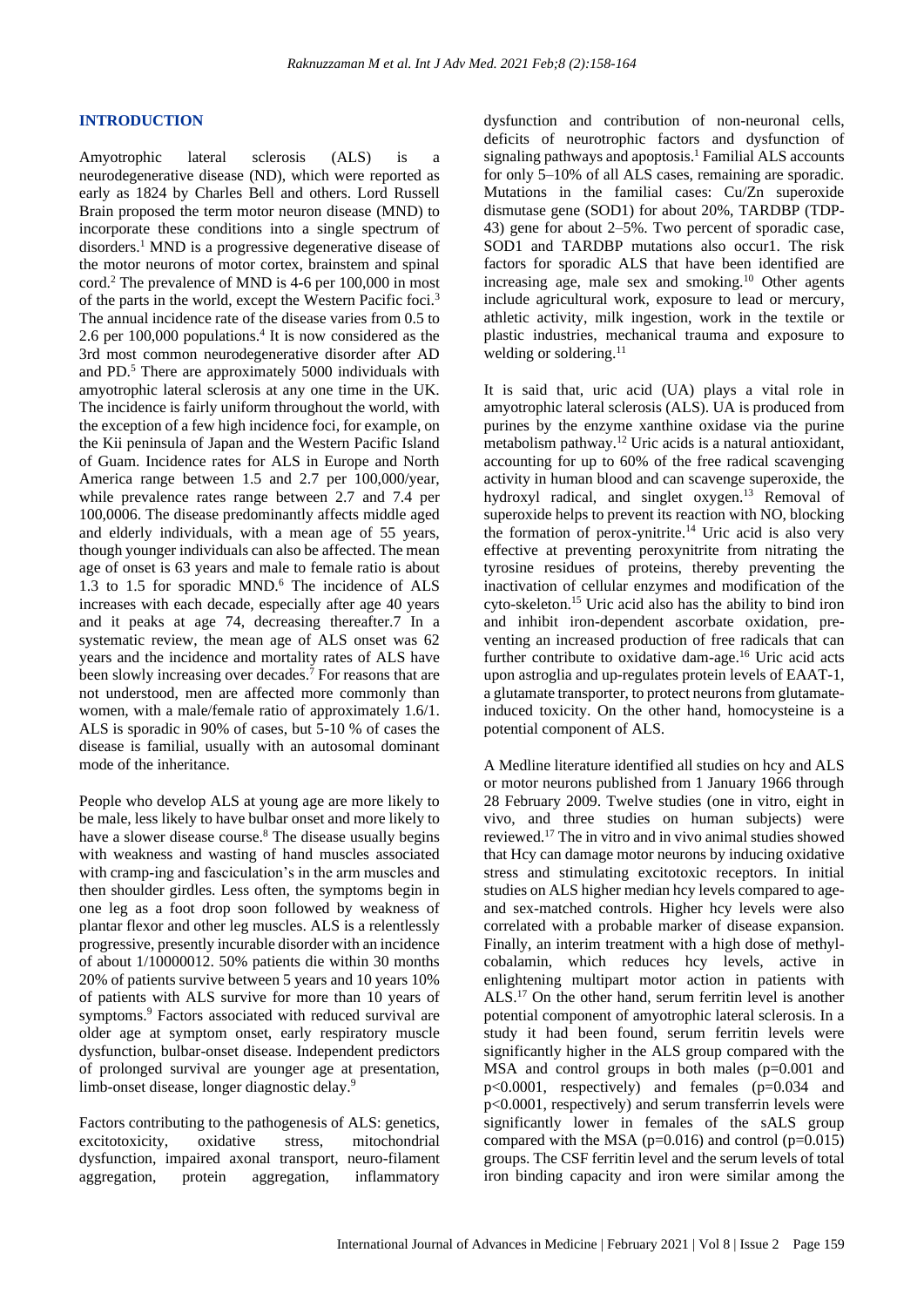sALS, MSA and control groups. Survival analysis demonstrated that higher serum ferritin levels were predictors of reduced survival of sALS patients.<sup>18</sup>

The main objective of this study was to evaluate the association of serum uric acid, homocystine and ferritin with amyotrophic lateral sclerosis.

## **METHODS**

This was a case-control study was conducted in the department of neurology, Bangabandhu Sheikh Mujib Medical University (BSMMU), Dhaka, Bangladesh during the period from January 2010 to December 2011. Finalized 76 study people were divided into two equal groups containing 38 participants in each. In group I (case group) there were 38 patients with ALS and in group II (control group) there were 38 healthy people. The correlation of annual decline of ALS Functional Rating Scale-Revised (ALS-FRS) and forced vital capacity (FVC) were analyzed.

Convenient non-probability type of technique was followed to collect sample. According to the inclusion criteria for the case group, patients of definite ALS with upper motor neuron (UMN) signs and lower motor neuron (LMN) signs in three regions, cases of probable ALS with UMN signs and LMN signs in two regions with at least some UMN signs rostral to LMN signs and cases of possible ALS with UMN signs and LMN signs in one region (together), or UMN signs in two or more regions and UMN and LMN signs in two regions with no UMN signs rostral to LMN signs. Besides these, in inclusion evidence of LMN degeneration by clinical, electrophysiological or neuropathological and UMN degeneration by clinical examinations were considered.

Except this in inclusion process, the absence of electrophysiological and pathological evidence of other diseases that might explain the signs of LMN and/or UMN degeneration and neuroimaging evidence of other diseases processes that might explain the observed clinical and electrophysiological signs were considered with full care. On the other hand, according to the exclusion criteria of the study, patients with known other iron overloading conditions (congenital hemolytic anemia, chronic iron user, haemochromatosis), patients having a history of acute inflammation, malignant diseases like acute leukaemia and/or active Hodgkin's diseases, MND patients having iron deficiency anemia, patients with known chronic anemia and cases with abnormal TC, DC, ESR and CRP reports were excluded for case group.

On the other hand, according to the inclusion and exclusion criteria for the control group apparently healthy subjects of similar age and sex free from history of acute inflammation and abnormal TC, DC, ESR and CRP reports the participants were finalized for control group. This intervention was approved by the ethical committee of BSMMU.

Proper written consents were taken from all the participants before starting the main intervention. A predesigned questioner was used to collect the data from the participants. Data were processed and analyzed using software SPSS version 11.5. For all analytical tests, the level of significance was set at  $0.05$  and  $p<0.05$  was considered significant.

## **RESULTS**

In this study, in analyzing the ages of the participants of both the groups we found, the mean  $(\pm SD)$  age of case group participants was  $37.1 \pm 12.9$  years whereas it was 39.2±13.5 years in control group participants. In case group male were 28 and female were 10 in number whereas in control group male were 29 and female were 9 in number. Besides these, the mean  $(\pm SD)$  BMI (kg/m2) was  $20.69\pm2.73$  in case group and  $20.11\pm2.23$  in control group. In case group smoker was 26.30% whereas it was 21.10% in control group. On the other hand, the mean (±SD) Symptom duration (in months), ALS-FRS (functional rating scale) and FVC (forced vital capacity) % were 8.67 ( $\pm$ 12.47), 40.3 ( $\pm$ 3.9) and 94.3 ( $\pm$ 19.0).

In case group the mean  $(\pm SD)$  uric acid (mg/dL) levels are 3.8 (1.3) in male and 2.9 (1.2) in female. On the other hand, in control group, in male it was 6.7 (1.4) and in female it was 5.9 (1.5). Moreover, in case group the mean  $(\pm SD)$ Homocystine (mcmol/L) levels were 62.3 (9.3) in male and 59.7 (8.7) in female. On the other hand, in control group, in male it was 13.7 (2.5) and in female it was 13.1  $(2.4)$ . Besides these, in case group the mean  $(\pm SD)$  ferritin (ng/mL) levels were  $16.8$  (4.3) in male and  $15.9$  (5.1) in female. On the other hand, in control group, in male it was 252.3 (56.7) and in female it was 201.5 (41.4). In this study in analyzing the inverse correlation between serum uric acid and the annual decline of ALS-FRS we found, in male patients (blue line) the spearman rho correlation was -0.37  $(p<0.01)$  and in female patients (red line) the spearman rho correlation was  $-0.78$  (p $<0.001$ ).

On the other hand, the in analyzing the inverse correlation between serum uric acid and the annual decline of FVC we found, in male patients (blue line) the spearman rho correlation was  $-0.33$  ( $p<0.05$ ) and in female patients (red line) the spearman rho correlation it was  $-0.39$  (p $< 0.05$ ).

In this study in analyzing the inverse correlation between serum homocystine and the annual decline of ALS-FRS we found, in male patients (blue line) the spearman rho correlation was  $-0.42$  ( $p<0.02$ ) and in female patients (red line) the spearman rho correlation was  $-0.64$  (p $<0.001$ ).

On the other hand, the in analyzing the inverse correlation between homocystine and the annual decline of FVC we found, in male patients (blue line) the spearman rho correlation was  $-0.41$  (p<0.04) and in female patients (red line) the spearman rho correlation it was  $-0.37$  (p $< 0.05$ ).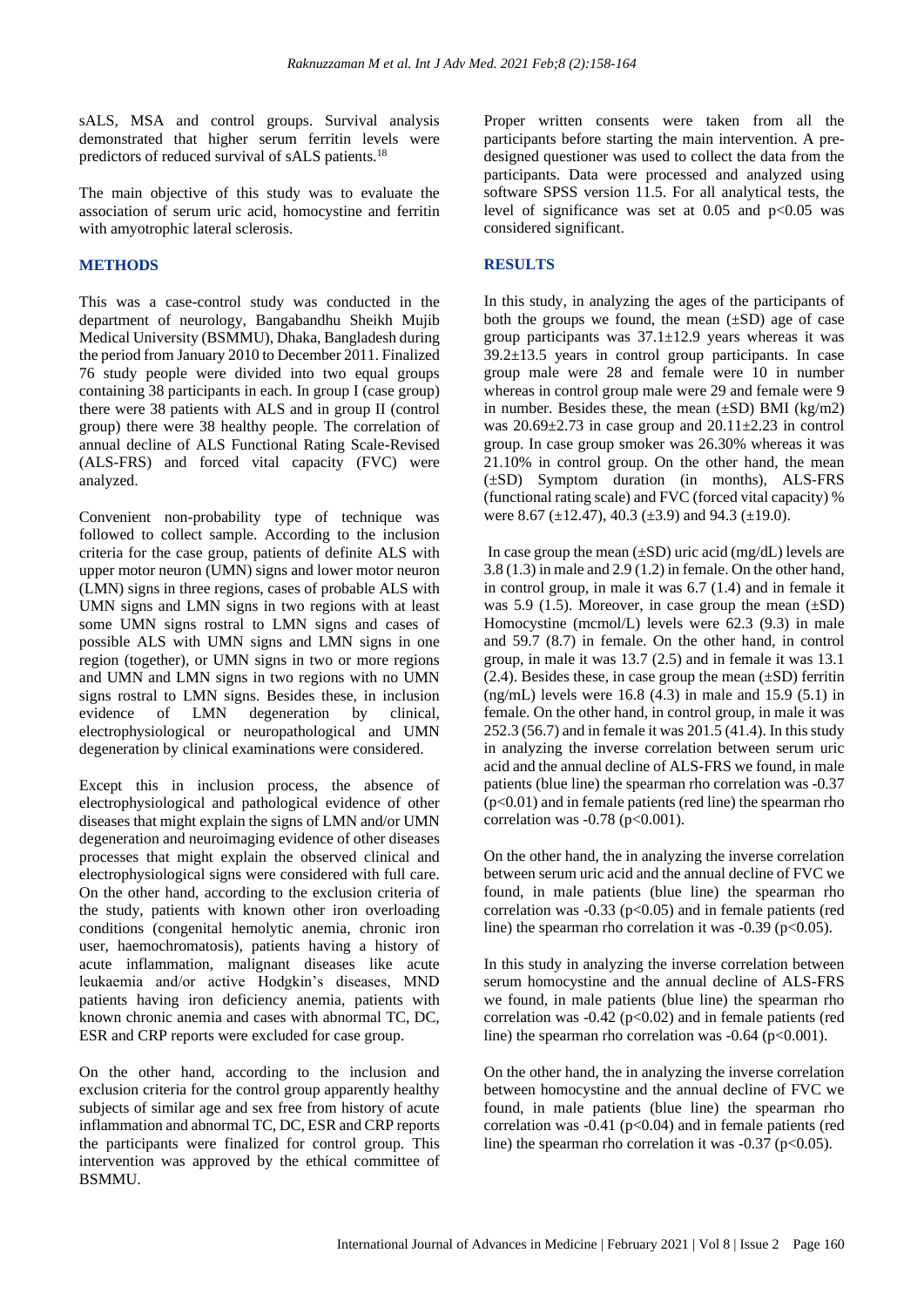| <b>Components</b>                   | Case             | <b>Control</b>   |
|-------------------------------------|------------------|------------------|
| Men/women                           | 28/10            | 29/9             |
| Mean $(\pm SD)$ age in year         | $37.1 \pm 12.9$  | $39.2 \pm 13.5$  |
| BMI $\text{kg/m}^2$                 | $20.69 \pm 2.73$ | $20.11 \pm 2.23$ |
| Smoker $(\% )$                      | 26.30%           | 21.10%           |
| <b>Symptom duration</b><br>(months) | $8.67 \pm 12.47$ |                  |
| <b>ALS-FRS</b>                      | 40.3(3.9)        |                  |
| $FVC$ %                             | 94.3 (19.0)      |                  |

## **Table 1: Clinical background of participants (N=76).**

## **Table 2: Uric acid, homocystine and ferritin levels in participants (N=76).**

|                   | Case            |        | <b>Control</b>  |        |
|-------------------|-----------------|--------|-----------------|--------|
| <b>Components</b> | Mean $(\pm SD)$ |        | Mean $(\pm SD)$ |        |
|                   | Male            | Female | Male            | Female |
| Uric acid         | 3.8             | 2.9    | 6.7             | 5.9    |
| (mg/dL)           | (1.3)           | (1.2)  | (1.4)           | (1.5)  |
| Homocystine       | 62.3            | 59.7   | 13.7            | 13.1   |
| (mcmol/L)         | (9.3)           | (8.7)  | (2.5)           | (2.4)  |
| Ferritin ng/mL    | 16.8            | 15.9   | 252.3           | 201.5  |
|                   | (4.3)           | (5.1)  | (56.7)          | (41.4) |



#### **Figure 1: The inverse correlation between serum uric acid and the annual decline of ALS-FRS among participants.**





In this study in analyzing the inverse correlation between serum ferritin and the annual decline of ALS-FRS we found, in male patients (blue line) the spearman rho correlation was  $0.47$  (p<0.01) and in female patients (red line) the spearman rho correlation was 0.76 (p<0.001). On the other hand, the in analyzing the inverse correlation between serum ferritin and the annual decline of FVC we found, in male patients (blue line) the spearman rho correlation was  $0.49$  ( $p<0.001$ ) and in female patients (red line) the spearman rho correlation it was  $0.71$  (p<0.001).



**Figure 3: The inverse correlation between serum homocystine and the annual decline of ALS-FRS among participants.**



## **Figure 4: The inverse correlation between serum homocystine and the annual decline of FVC among participants.**



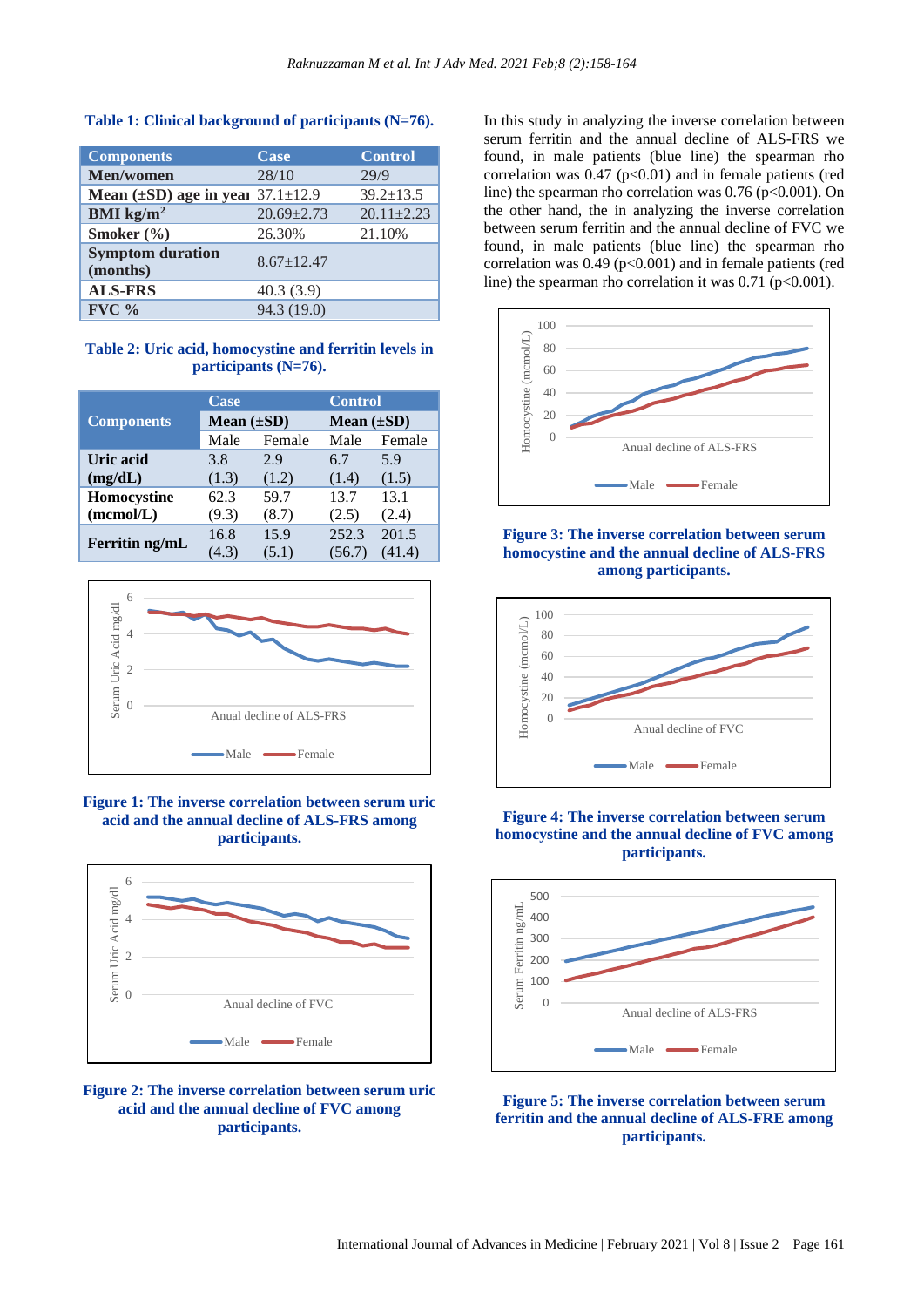

#### **Figure 6: The inverse correlation between serum ferritin and the annual decline of FVC among participants.**

## **DISCUSSION**

The study was carried out in the department of neurology, Bangabandhu Sheikh Mujib Medical University (BSMMU), Dhaka from January 2010 to December 2011 for the duration of two years. A total of 76 participants were allocated into two groups. In case group there were 38 patients (28 males and 10 female) with ALS and in control group there were 38 (29 males and 9 female) healthy persons. The main objective of this study was to evaluate the association of serum uric acid, homocystine and ferritin with amyotrophic lateral sclerosis.

The study subjects in both case and control groups were predominantly workers/ housewife (65%) followed by day laborer (26%), few students and service holders. A large proportion of patients in both groups were non-smoker (73.7% of cases and 78.9% of controls). Approximately 11% of patients in case group and 5.3% patients in control group were ex-smoker.

ln our study we have excluded inflammation, infection, iron overloading condition and found that out of 38 ALS patients 36.8% (n=14) had higher serum Ferritin level and 28.9% (n=11) has higher serum iron level. Out of 14 ALS patients with high serum Ferritin 10 were male and 4 were female (in 10 male ALS patient's serum ferritin level was >300pgm/L and in 4 female ALS patients' serum ferritin level was >120pgm/L). Out of 11 ALS patients with higher iron level 8 are male and 3 are female (in all cases total serum iron level was >150pgm/dL). Our study also found that the proportion of patients below 40 years of age was a bit higher and this may be due to most our patients are illiterate and they have no idea about their age. But in a previous study,19 in Neuromuscular Clinic at the Massachusetts General Hospital (MGH) about 321 patients of ALS over ten years' period between January 1994 and December 2003 and found serum ferritin levels elevated in ALS patients and the majority of participants were male (59%) and the mean age was 56.3 years (mean 1: SD =13.0). further analysis in a small subgroup of 30 individuals with ALS and 30 healthy controls. The mean serum Ferritin level in the ALS population significantly higher (ANOVA: male p=0.037, female p=0.032). The present case-control study was targeted to find out the association of serum uric acid level with Amyotrophic lateral sclerosis. For the research in total 38 patients (ALS cases) were selected of all age group along with control group. They were interviewed by specific questionnaire to find out the association. The mean age of the cases was 37.1±12.9 years. The mean age of onset of ALS varies from 50 to 65 years.<sup>20</sup> In this study mean age of ALS was found low in comparison to other studies. Out of 38 cases 28 were male and only 10 were female. BMI is considered as a potential component in such studies. The respondents were measured by the BMI (categorized in body build), where majority of them had was healthy level of BMI (cases 22 and control 26). But it is observed that underweight (BMI) is more likely in ALS cases. $<sup>1</sup>$  In this</sup> study the involvement of anatomical sites at onset were identified by interviewing the cases. Among the cases majority had the onset of ALS by spinal involvement and some bulbar onset were prominent. According to the study result about 24% of cases, muscles of the bulbar region are affected first. In approximately 25% of patients, weakness begins in bulbar-innervated muscles (bulbar-onset ALS).<sup>21</sup> In our study, the mean duration of illness presented to us was  $8.67 \pm 12.47$  months. Among them 19 cases were more than 12 months' duration. Following the ALS functional rating scale score interpreted by Carmel Armon in Medscape wed page, ALS cases were categorized to mild  $(>40)$ , moderate  $(39-30)$ , severe  $( $30$ )$  and advanced (<20). One case was in advanced state and 6 were in severe state, others (30) were in mild to moderate state of the disease among the ALS cases. Respondents with smoking history group showed more likely to develop ALS than the respondents with no smoking history. The association between smoking and ALS status showed statistically significant ( $p \le 0.05$ ). Smoking is possibly associated with ALS. A 2009 review concluded that smoking was an established risk factor for ALS.

According to the research of Armon C Twenty-eight titles were identified, but only 7 articles met inclusion criteria. Of these, 1 provided class II evidence, and 1 class III evidence: both showed increased risk of ALS with smoking. The class II study showed a dose-response effect, and risk decreasing with number of years since quitting smoking.<sup>1</sup> In this study, variable analysis revealed that the mean of uric acid in ALS cases is lower than in control group. Where the P value is  $\leq 0.001$  which explains uric acid level declines significantly in ALS. Various studies support these findings except few. Association analysis of ALS functional rating scale with uric acid level revealed that UA is significantly related with ALS functional rating scale ( $p$  value  $\langle 0.05 \rangle$ ). That indicates decrease in uric acid level with the decline of ALS-FR scale (severity).

On the other hand, uric acid declines with the duration of the disease onset. Various studies showed consistently with the above result. Study variable analysis revealed that the mean of uric acid in female is significantly lower than male ALS cases (p value is  $<0.001$ ). Where mean of UA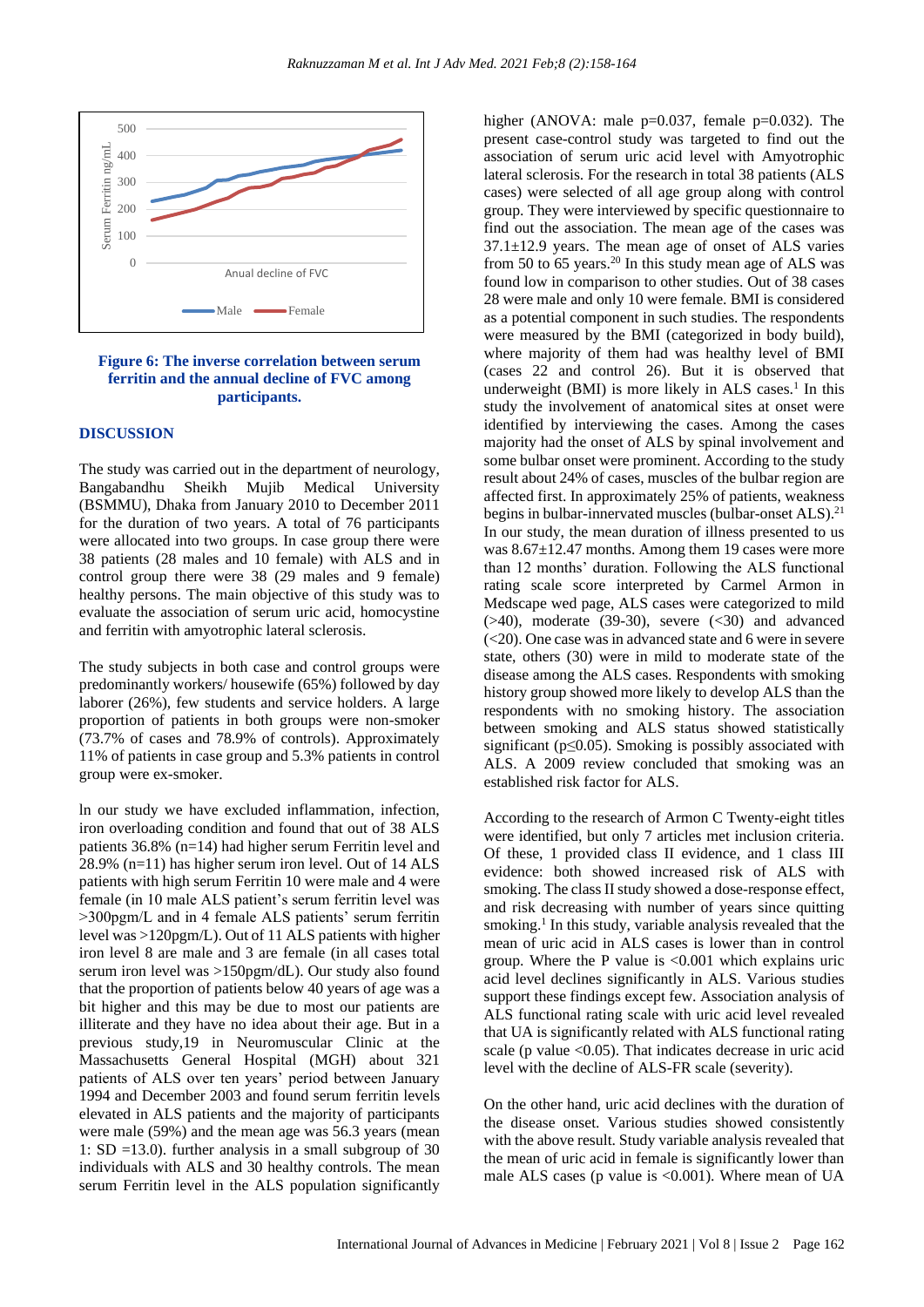in female are 3.55. Similar report was found in another study.<sup>22</sup> For this, disease progression rate is higher among female ALS due to their lower serum UA level than male. In our study we have found no significant difference of mean of UA between bulbar and spinal onset ALS which is in contrast to the result of a study done in Italy.<sup>23</sup> The current study design does not allow us to conclude the causal relationship between low uric acid level and ALS. But decreased serum levels of UA in ALS patients compared to control might be the outcome of an oxidative stress-related process in the CNS, meaning that this decrease is resulting from the direct reaction between UA and oxidizing agents with the metabolism of UA.<sup>24</sup>

## **CONCLUSION**

In most of the cases we found significant correlation of serum uric acid, serum homocystine and serum ferritin with amyotrophic lateral sclerosis (ALS). So all these components would be considered as some potential indicators or bio-markers of amyotrophic lateral sclerosis (ALS). These findings of this study may be helpful in further studies and in treatment arena. But as it was a single centered study with a small sized sample. So the findings may not reflect the exact scenario of the whole nation. For more specific information, we would like to recommend for conducting similar more studies with some larger sized sample.

*Funding: No funding sources Conflict of interest: None declared Ethical approval: The study was approved by the Institutional Ethics Committee*

## **REFERENCES**

- 1. Wijesekera LC, Leigh PN. Amyotrophic lateral sclerosis. Orphanet J Rare Dis. 2009;4(1):3.
- 2. Imam I, Ball S, Wright D, Hanemann CO, Zajicek JJJon. The epidemiology of motor neurone disease in two counties in the southwest of England. J Neurol. 2010;257(6):977-81.
- 3. Leigh P, Whitwell H, Garofalo O, Buller J, Swash M, Martin J, et al. Ubiquitin-immunoreactive intraneuronal inclusions in amyotrophic lateral sclerosis: morphology, distribution, and specificity. Brain. 1991;114(2):775-88.
- 4. Bracco L, Antuono P, Amaducci LJANS. Study of epidemiological and etiological factors of amyotrophic lateral sclerosis in the province of Florence, Italy. Acta Neurol Scand. 1979;60(2):112- 24.
- 5. Talbot K. Motor neurone disease. Postgrad Med J. 2002;78:513-9.
- 6. Ringel S, Murphy J, Alderson M, Bryan W, England J, Miller R, et al. The natural history of amyotrophic lateral sclerosis. Neurol. 1993;43(7):1316.
- 7. Worms PMJJ. The epidemiology of motor neuron diseases: a review of recent studies. J Neurol Sci. 2001;191(1-2):3-9.
- 8. Al-Chalabi A, Hardiman O, Kiernan MC, Chiò A, Brooks B, Berg LHJTLN. Amyotrophic lateral sclerosis: moving towards a new classification system. Lancet Neurol. 2016;15 (11):1182-94.
- 9. Turner MR, Kiernan MC, Leigh PN, Talbot KJTLN. Biomarkers in amyotrophic lateral sclerosis. 2009;8(1):94-109.
- 10. Armon CJJ. Sports and trauma in amyotrophic lateral sclerosis revisited. J Neurol Sci. 2007;262(1-2):45- 53.
- 11. Goodall EF, Morrison KE. Amyotrophic lateral sclerosis (motor neuron disease): proposed mechanisms and pathways to treatment. Expert Rev Mol Med. 2006;8 (11):1-22.
- 12. Kushiyama A, Nakatsu Y, Matsunaga Y, Yamamotoya T, Mori K, Ueda K, et al. Role of uric acid metabolism-related inflammation in the pathogenesis of metabolic syndrome components such as atherosclerosis and non-alcoholic steatohepatitis. Mediators Inflamm. 2016;2016:8603164.
- 13. Ames BN, Cathcart R, Schwiers E, Hochstein P. Uric acid provides an antioxidant defense in humans against oxidant-and radical-caused aging and cancer: a hypothesis. Proc Natl Acad Sci U S A. 1981;78 (11):6858-62.
- 14. Veen RC, Hinton DR, Incardonna F, Hofman FM. Extensive peroxynitrite activity during pro-gressive stages of central nervous system inflammation. J Neuroimmunol. 1997;77(1):1-7.
- 15. Pacher P, Beckman JS, Liaudet LJP. Nitric oxide and peroxynitrite in health and disease. Physiol Rev. 2007;87(1):315-424.
- 16. Davis J, Grandinetti A, Waslien C, Ross G, White L, Morens DJ. Observations on serum uric acid levels and the risk of idiopathic Parkinson's disease. Am J Epidemiol. 1996;144 (5):480-4.
- 17. Zoccolella S, Bendotti C, Beghi E, Logroscino G. Homocysteine levels and amyotrophic lateral sclerosis. Amyotroph Lateral Scler. 2010;11(1- 2):140-7.
- 18. Elevated serum ferritin level as a predictor of reduced survival in patients with sporadic amyo-trophic lateral sclerosis in China: a retrospective study Available at https:// doi. org/ 10.1080/ 21678421. 2018.1555599. Accessed on 12 September 2020.
- 19. Qureshi M, Rogers JT, Cudkowicz ME. Serum ferritin and metal levels as risk factors for amyotrophic lateral sclerosis. Open Neurol J. 2008;2:51-4.
- 20. Logroscino G, Traynor BJ, Hardiman O, Chiò A, Mitchell D, Swingler RJ, et al. Incidence of amyotrophic lateral sclerosis in Europe. J Neurol Neurosurg Psych. 2010;81(4):385-90.
- 21. Daroff RB, Jankovic J, Mazziotta JC, Pomeroy SL. Bradley's neurology in clinical practice, 7th edition, Elsevier Health Sciences. 2015:1508.
- 22. Paganoni S, Zhang M, Zárate AQ, Jaffa M, Yu H, Cudkowicz ME, et al. Uric acid levels predict